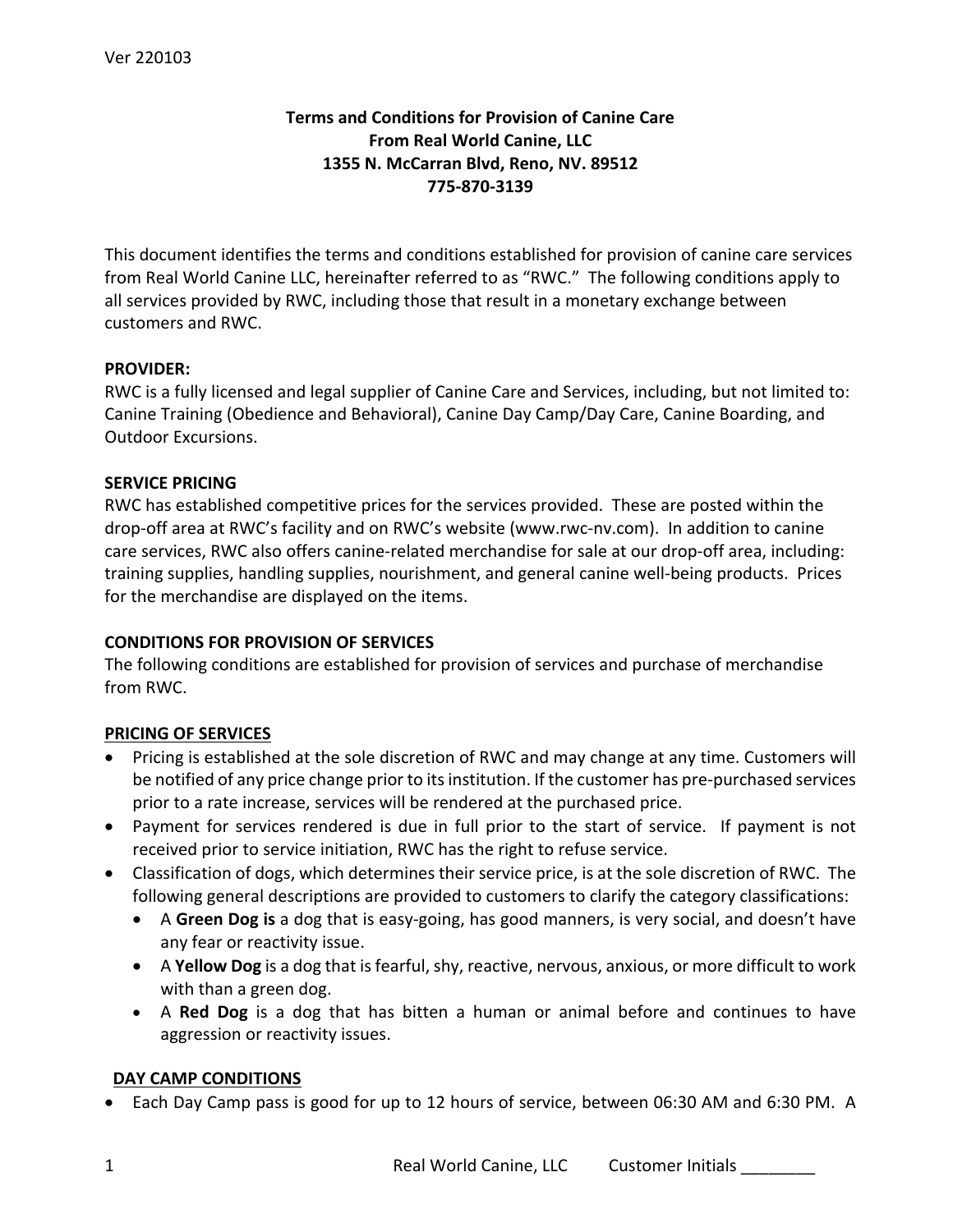full day pass will be charged for a dog occupying any portion of that period of time. No refunds or credits (full or partial) will be issued when a dog stays less than a full day.

- All day camp package passes, and individual passes expire 6 months (180 days) after the purchase date. Expired passes for services are non-refundable.
- Monetary refunds of un-expired and unused day camp passes or monetary refunding of credit on account will be allowed only for the following reasons:
	- o Denial of service (not applicable when denial of service is due to dog's temporary illness)
	- o Death of dog
	- o Moving 50 miles or more away from RWC
- Prepaid day camp reservations that are cancelled will be refunded as credit on account for future use.
- Day camp passes applied to a reservation that is cancelled will be returned to the package for future use.
- Day camp passes can only be used to pay for day camp and cannot be used for other services.
- Passes are not transferable, except for package passes between dogs in the same family, on the same account, and of the same category (green, yellow or red).

# **BOARDING CONDITIONS (If boarding services are available)**

- Each Boarding Day Pass is good for up to 27.5 hours of service, between 6:30AM the 1<sup>st</sup> day of boarding, through 10:00AM the following day. During every day of boarding, dogs will participate in all Day Camp activities for the dog's assigned category.
- Boarded dog drop-off times are 6:30 AM and 10:00 AM the 1<sup>st</sup> day of boarding. Later drop offs are discouraged, because the dog may miss some of the day camp activities and will be at a different level of energy than the other boarding dogs. No refund or credit will be provided for Day Camp activities not utilized on the  $1<sup>st</sup>$  day of boarding.
- Boarded dogs not picked up by 10 AM on the day of departure will spend that day in RWC Day Camp. A day camp pass must be purchased in advance for dogs picked up after 10:00 AM.
- The Owner shall provide all food, medication and any other required nutrition for boarded dogs. If food is not provided, RWC will supply food to the dog for an additional charge (pricing displayed at front desk and on RWC website www.rwc-nv.com).
- A 50% deposit is required to confirm a boarding reservation (at the time reservation is made). The remaining 50% is due 72 hours before the start of the boarding reservation.
- Boarding reservations that are cancelled at least 72 hours (3 days) prior to the start of reservation will receive a full refund of monies paid. Refunds will be applied to the payment method used. Boarding reservations that are canceled 48 hours (2 days) prior to the reservation will receive a credit (for the value of monies paid) that can be applied to future boarding or day camp. Boarding reservations that are canceled less than 48 hours prior to the reservation, including not showing up for a reservation without cancelation, will receive a credit that can be applied to future boarding or day camp, less 1) an administrative fee of \$40, and 2) the cost of 1 day of boarding if the cancelation includes a peak board holiday (i.e. Thanksgiving, Christmas, New Year's Day, Memorial Day, July 4 and Labor Day).
- Boarding reservartions that are cancelled by RWC will receive a full refund to the original payment method for any unused boarding services.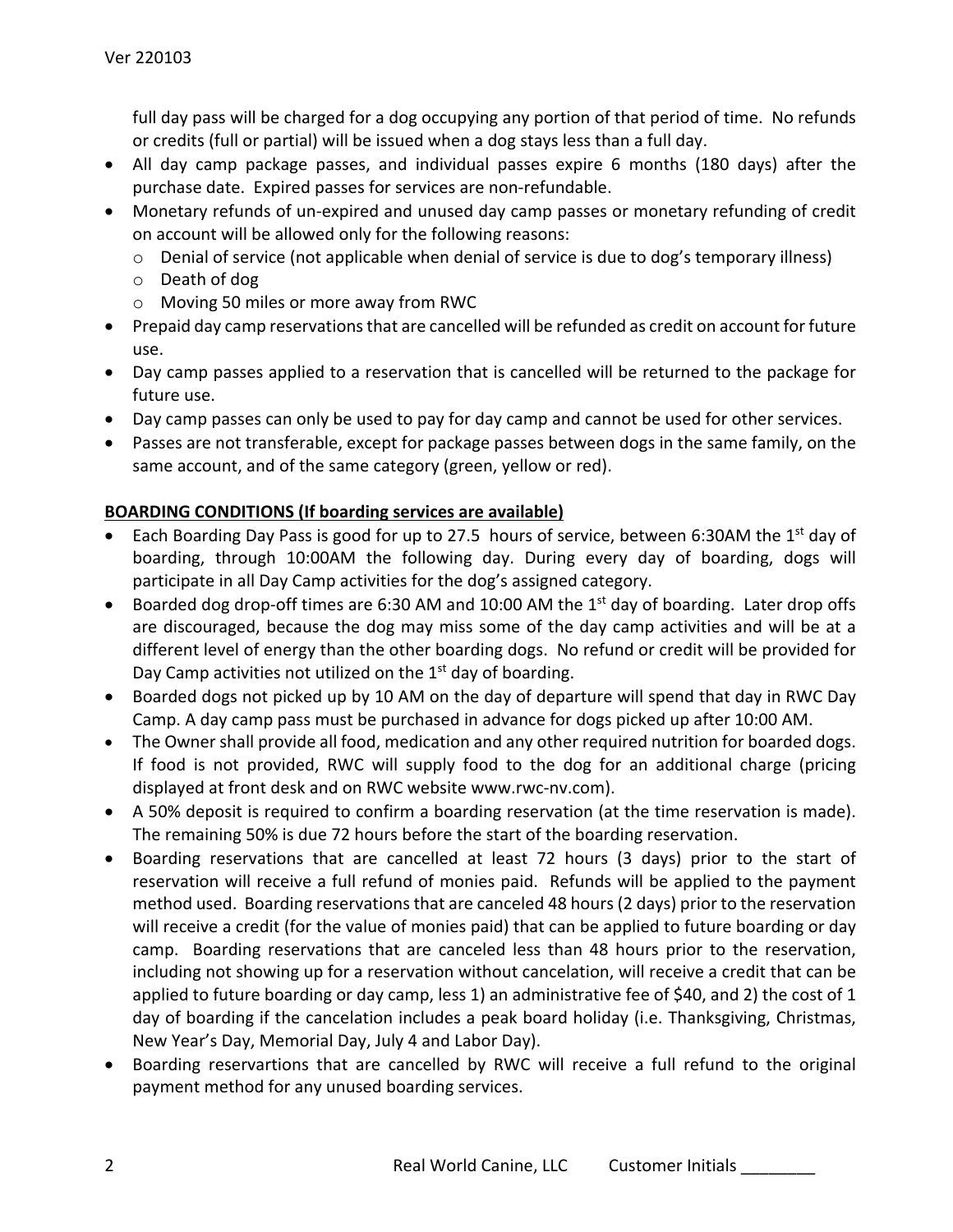## **TRAINING CONDITIONS**

#### **Training with Daycamp Add-On**

- All training with daycamp add-on passes will be sold in 4 week (8 days) increments and require scheduling 2 days a week either Monday & Wednesday or Tuesday & Thursday. Scheduling all dates for the 4 week period must be done at time of purchase.
- Payment for training with Daycamp add-on is due in full at the time of scheduling the appointments.
- All training with daycamp add-on pass purchases expire 6 months (180 days) after the purchase date. Expired training service passes are non-refundable.
- Training with day camp add-on appointments are non-refundable. Missed or cancelled appointments will NOT be refunded or credited back to the customer, RWC trainer's time is reserved at the time of scheduling and RWC does not have the ability to backfill the reserved training times lot if it is missed or cancelled.
- Rescheduling of missed training appointments is at the sole discretion of RWC and will be based on RWC's training schedule availability. Rescheduled missed appointments will be charged at the full training rate and require payment in full at time of scheduling.
- Monetary refunds of un-expired training with day camp add-on passes, scheduled training appointments, or monetary refunding of credit on account will be allowed only for the following reasons:
	- o Denial of service (not applicable when denial of service is due to dog's temporary illness)
	- o Death of dog
	- o Moving 50 miles or more away from RWC
- Training passes can only be used to pay for the specific training service the pass was sold for and cannot be used for day camp, boarding or other services.
- Training Passes are not transferable to another dog or another customer.

# **Private Training**

- In-House (at RWC location) private training is sold in half hour and 1 hour increments and must be paid at time of scheduling the appointment. If the scheduled time of the appointment is exceeded the remaining balance is due at the end of the appointment. Unpaid appointments will be cancelled.
- Off-Site private training is sold in 1 hour increments and must be paid at time of scheduling the appointment. If the scheduled time of the appointment is exceeded the remaining balance is due at the end of the appointment. Unpaid appointments will be cancelled.
- For off-site private training, RWC requires the customer sign a separate off-site training agreement and that we have that signed agreement on file at RWC prior to scheduling any offsite training.
- All unscheduled private training pass purchases expire 6 months (180 days) after the purchase date. Expired training passes are non-refundable.
- Private training that is cancelled by the customer greater than 48 hours prior to the private training appointment will receive full refund to the original payment method.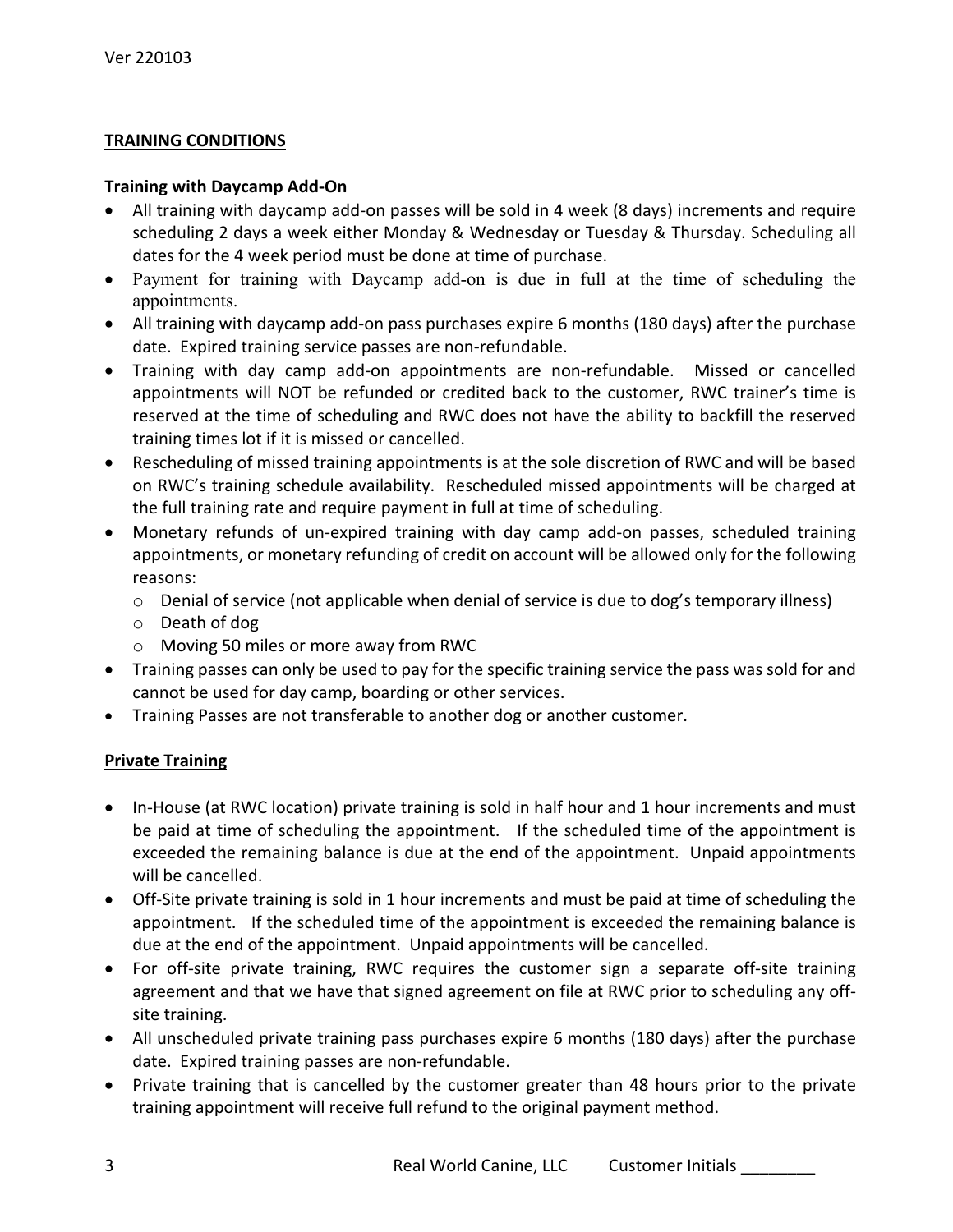- Private training that is cancelled by the customer between 48 and 24 hours prior to the appointment will receive a credit on account for the full payment amount.
- Private training that is cancelled or rescheduled by the customer less than 24 hours prior to the appointment will not receive a credit or refund and payment will not be applied to a rescheduled appointment. RWC trainer's time is reserved at the time of scheduling and RWC does not have the ability to backfill the reserved private training timeslot if it is cancelled or rescheduled on such short notice.
- Failure to show up for a private training appointment will result in forfeiture of payment.
- Cancellation of private training appointment by RWC for any reason will result in a full refund to the original payment method.
- Monetary refunds of un-expired private training passes, private training appointments, or monetary refunding of credit on account will be allowed only for the following reasons:
	- $\circ$  Denial of service (not applicable when denial of service is due to dog's temporary illness)
	- o Death of dog
	- o Moving 50 miles or more away from RWC
- Private training passes can only be used to pay for the specific type of private training services the pass was purchased for and cannot be used for other services.
- Private Training Passes are not transferable except between dogs in the same family, on the same account.

#### **CONDITIONS FOR SALE OF MERCHANDISE**

• Merchandise is non-returnable, except in cases of manufacturing defects.

# **OTHER SERVICES**

# • **Photos and Videos**

RWC takes photos and videos of dogs at RWC. Owners consent to the use of their canine's image as part of the Terms of Service Consent to Use section of the Liability Waiver (later in this document). These photos and videos are used for RWC advertising and marketing purposes. Our photographers try to include as many dogs as possible in the photo files but cannot ensure that every dog will be featured.

RWC has added canine photography and training video for purchase. The cost for these services are posted at the drop-off area. This includes holiday photos, where pictures are taken of dogs staged in a holiday setting.

# • **Other Add-On Services**

Charges will be applied for all additional add-on services, including, but not limited to: Nail Trims, Ear Washing, Baths, Administration of Day Camp Meals, RWC Supplied Food, Administration of Medication and Supplements, Extended Late Stay Pick Up, or any other service not included as part of any RWC standard service rate. A listing of fees for additional add-on services may be found at the drop off area and on our website.

#### **OTHER CONDITIONS**

• RWC reserves the right to refuse to provide service for, or to deny admittance to any dog(s), for any reason at any time. Denial of service can occur at the sole and absolute discretion of the Provider. Denied services will receive a full refund of the services that have not been provided.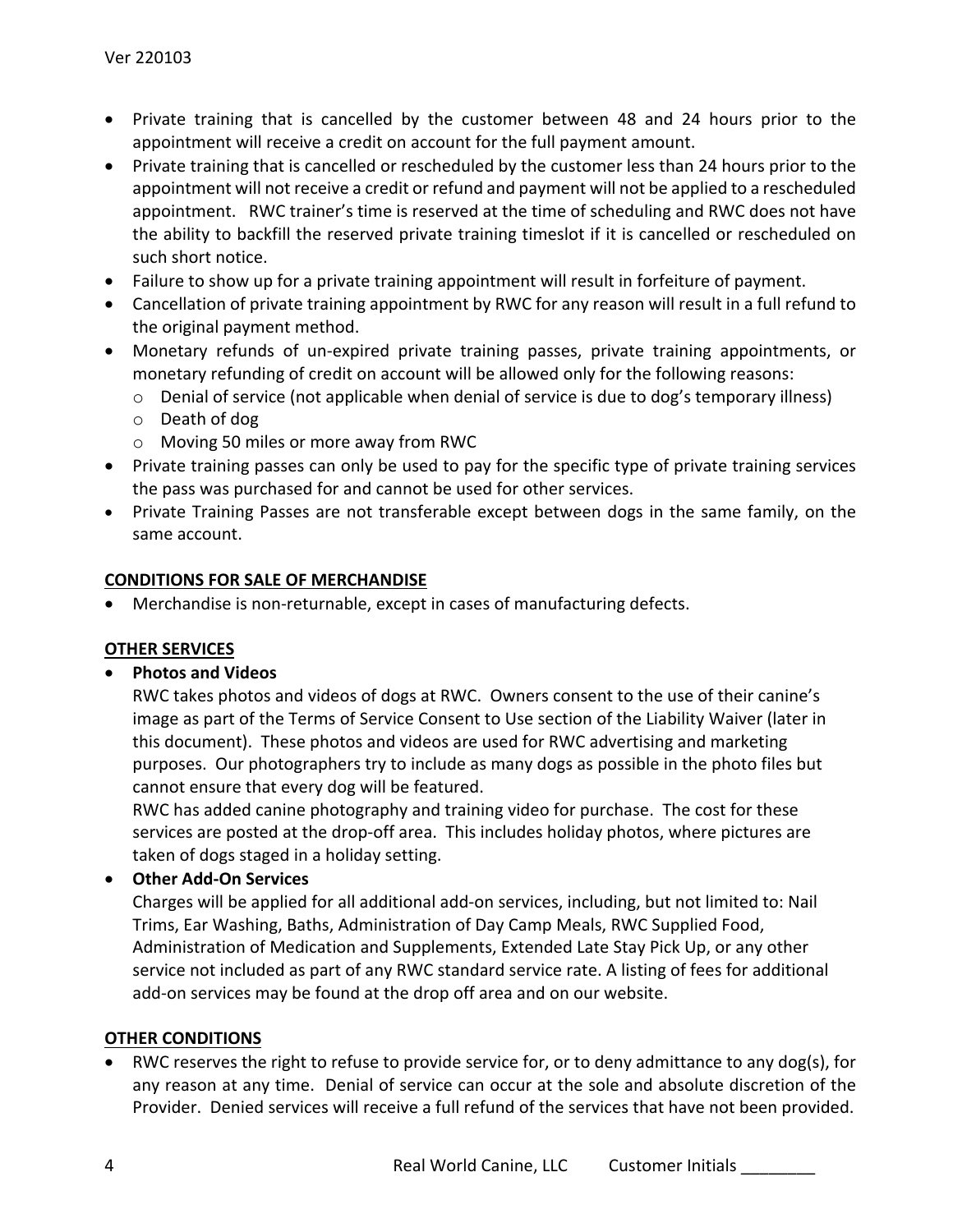- All dogs receiving services from RWC must maintain up to date vaccinations, including Bordetella, DHPP (Distemper/Hepatitis/Parvo), and Rabies. The owner must provide RWC a hard copy of each dog's vaccination records before services are rendered. Dogs more than 30 days past due on a required vaccination will not be able to return to RWC until vaccinations are current.
- Dogs found to have any type of infectous illness or parasite will be sent home and may not return until the dog no longer has an infectious illness or no longer has an infectous parasite.
- Customers must leash their dogs while on RWC premises, including while the dog is being transported to and from vehicles. For safety purposes, customers must not allow their dog(s) to approach other dogs (or other customers) while on the premises during drop off or pick up, and customers must not approach or attempt to pet another customer's dog(s) while on RWC premises. Customers and children must NOT reach through or over fencing to pet dogs in RWC play areas including the outside turf pen.
	- if an intact male dog does not respond to standard correction methods (touch corrections, time out, pinch collar, verbal corrections, etc.), RWC reserves the right to use an e-collar on intact males displaying humping and excessive interest in other dogs, .
- All intact male and female dogs 14 months old or older will not be allowed to be part of RWC's green dog program as they require extra supervison while in group. If a green dog is still in tact when they reach 14 months old they will be moved to RWC's yellow dog program and rates.
- Customers may not open gates, doorways, or enter areas of the premises with signs saying, "Restricted Area".
- Receipt of services from RWC is subject to the terms and conditions established in the attached Release of Liability agreement, attached to this sheet. All persons desirous of receiving services from RWC MUST sign this Terms of Service Agreement, designating acknowledgment of the aforementioned terms and conditions for provision of services and material from Real World Canine LLC.

# **TERMS OF AGREEMENT**

- This Agreement contains the entire agreement between the RWC and RWC customers. All terms and conditions of this Agreement shall be binding on the heirs, administrators, personal representatives and assigns of the Dog Owner and RWC.
- This agreement shall remain in perpetuity for the duration of services provided, except as amended. This Agreement shall not be deemed or construed to be modified, amended, rescinded, canceled or waived, in whole or in part, except by written amendment signed by all the parties hereto. Waiver of any one provision of this Agreement shall not be deemed to be a waiver of any other provision.
- In the event that any of the terms of this Agreement are in conflict with any rule of law or statutory provision or are otherwise unenforceable under the laws and regulations of any government or subdivision thereof, such terms shall be deemed stricken from this Agreement, but such invalidity or unenforceability shall not invalidate any of the other terms of this Agreement and this Agreement shall continue in force, unless the invalidity or unenforceability of such provisions hereof does substantial violence to, or where the invalid or unenforceable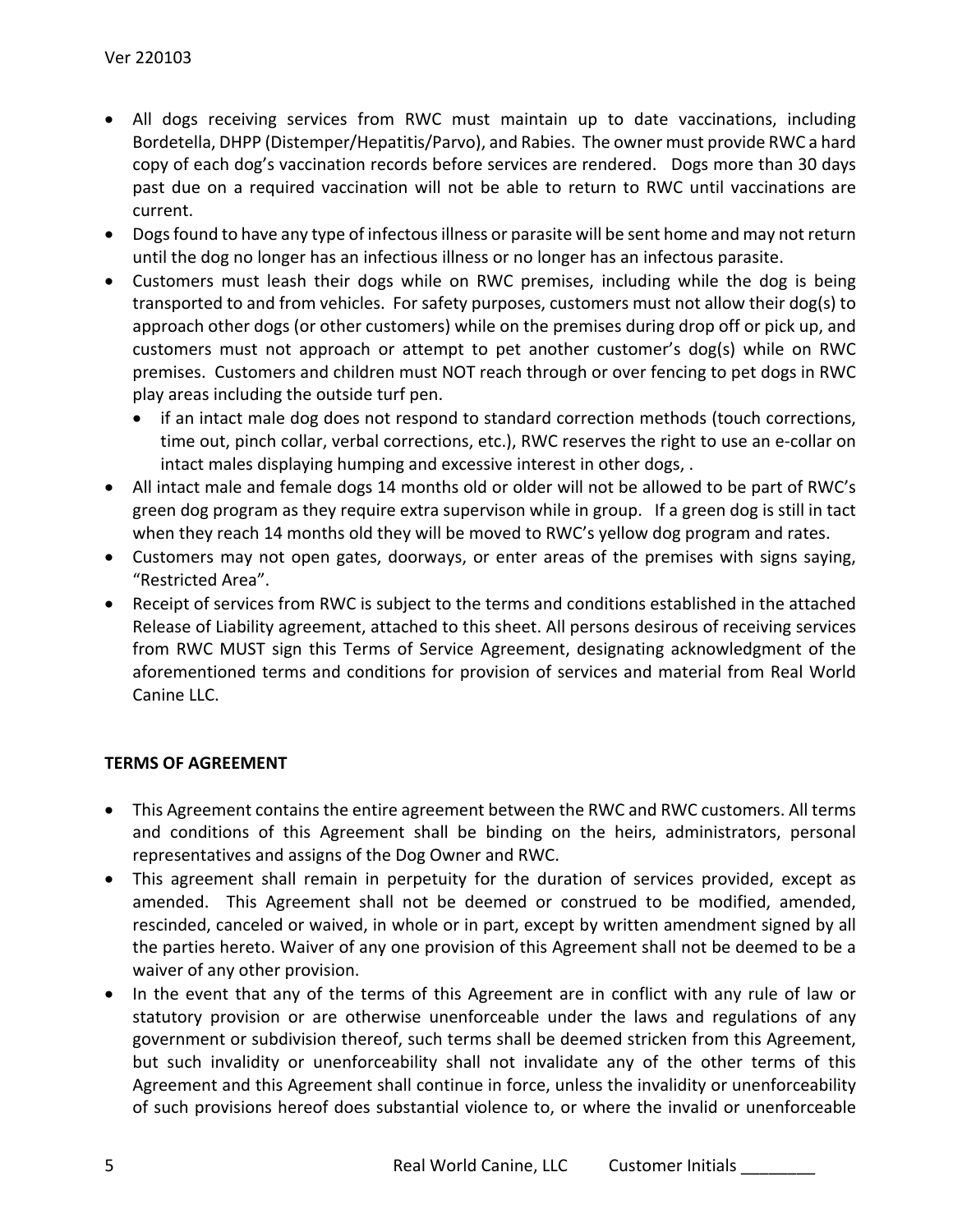provisions comprise an integral part of, or are otherwise inseparable from, the remainder of this Agreement.

- This Agreement shall be governed by and construed in accordance with the laws of the State of Nevada, exclusive of its conflict of laws.
- The parties agree that any controversy or claim arising out of or relating to this Agreement, or the breach thereof, or as the result of any claim or controversy involving the alleged negligence by any party to this Agreement, shall be settled by arbitration administered in accordance with the Commercial Arbitration Rules of the American Arbitration Association. The arbitrator's decision shall be final and binding and judgment upon the award rendered by an arbitrator may be entered in any court having jurisdiction thereof. The arbitrator shall, as part of the award, determine an award to the prevailing party of the costs of such arbitration and reasonable attorney's fees of the prevailing party. The arbitrator shall not be authorized to assess special, punitive, indirect, or consequential damages against either party.

# **BY SIGNING BELOW OWNER AGREES THAT HE OR SHE HAS READ AND UNDERSTOOD THE TERMS AND CONDITIONS OF THIS AGREEMENT. OWNER ALSO AGREES TO BE LEGALLY BOUND BY ITS TERMS.**

**\_\_\_\_\_\_\_\_\_\_\_\_\_\_\_\_\_\_\_\_\_\_\_\_\_\_\_\_\_\_\_\_\_\_\_\_\_\_\_\_\_\_\_\_\_\_\_\_ \_\_\_\_\_\_\_\_\_\_\_\_\_\_\_\_\_\_\_\_**

**\_\_\_\_\_\_\_\_\_\_\_\_\_\_\_\_\_\_\_\_\_\_\_\_\_\_\_\_\_\_\_\_\_\_\_\_\_\_\_\_\_\_\_\_\_\_**

**Signature of Customer Community Community Community Community Community Community Community Community Community** 

**Name of Customer**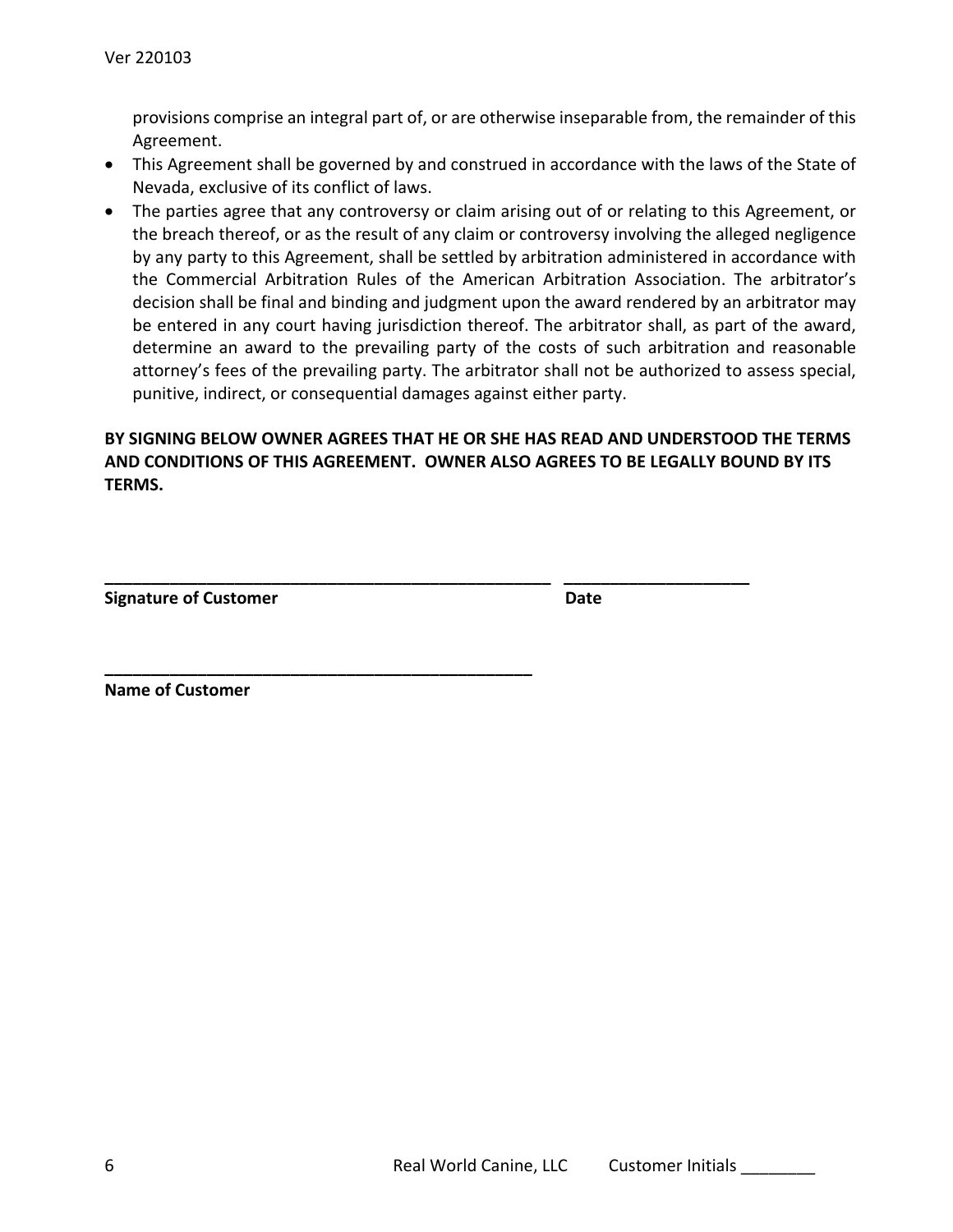# **Attachment RELEASE OF LIABILITY AGREEMENT FOR SERVICES PROVIDED BY REAL WORLD CANINE LLC**

This Release of Liability Agreement (hereafter referred to as the "**Agreement**") is made and entered into as of the date of the signed "**Terms and Conditions for Provision of Canine Care Real World Canine, LLC,"** to which this document is an attachment.

1. Representations and Responsibilities of Owner. The Dog Owner (hereinafter referred to as "Owner") asserts that the following statements are true for their dog(s). The Owner agrees to immediately notify RWC if any of the following conditions are no longer true of their dog(s).

- (i) The dog(s) has/have received all vaccinations required by the State of Nevada, and a copy of current vaccinations has been given to the RWC;
- (ii) Their dog(s) is/are free of all fleas, ticks, worms and other infectious insects and parasites;
- (iii) Their dog(s) has/have no current illness or injury;
- (iv) Their dog(s) has/have not been exposed to any contagious diseases within a thirty-day period prior to the receipt of any and all Services. Owner also agrees to notify RWC of any known exposure of the dog(s) to any communicable disease, and RWC reserves the right to deny/delay services, or provide only quarantine services, until such time as it can be confirmed that the dog(s) does/do not pose a risk to other animals or humans;
- (v) All incidents where the dog(s) has/have bitten, or exhibited other aggressive behavior towards any person or animal, have been disclosed to RWC via the Client Questionnaire Form;
- (vi) Owner specifically represents that he or she is the legal owner of the dog(s), free and clear of all liens and encumbrances and that he or she is authorized to initiate a contract for Services and agree to the terms of this Agreement; and
- (vii) All information given to RWC about the dog(s) is accurate and complete, including all of the information given on the Client Questionnaire Form pertaining to the dog(s).

2. Acceptance of Standard Risks Associated with Canine Services. The Owner understands that there are inherent risks associated with the care of dogs and dog interactive play. The Owner understands that the RWC shall employ measures to hold safe all dogs in their care, and accepts the following terms and conditions established to maintain a safe environment and implement behavioral training:

- (i) Owner understands and agrees that there are inherent risks associated with the training, walking, boarding, socialization, swimming, and working with dogs in general.
- (ii) To the maximum extent permitted by law, Owner assumes any and all responsibility for himself or herself when they are participating in training, walking, boarding, swimming or any of the activities and work initiated by RWC.
- (iii) If interactive Canine Services are provided for their dog(s), Owner recognizes and accepts potential risks involved in such activity, including: exposure to other animals and people during walks, training, boarding, swimming or any of the activities and work being performed at RWC.
- (iv) Owner further understands that due to the way dogs interact with one another, cuts or scratches can occur to the Owner or the Owner's dog(s), even though the dogs are carefully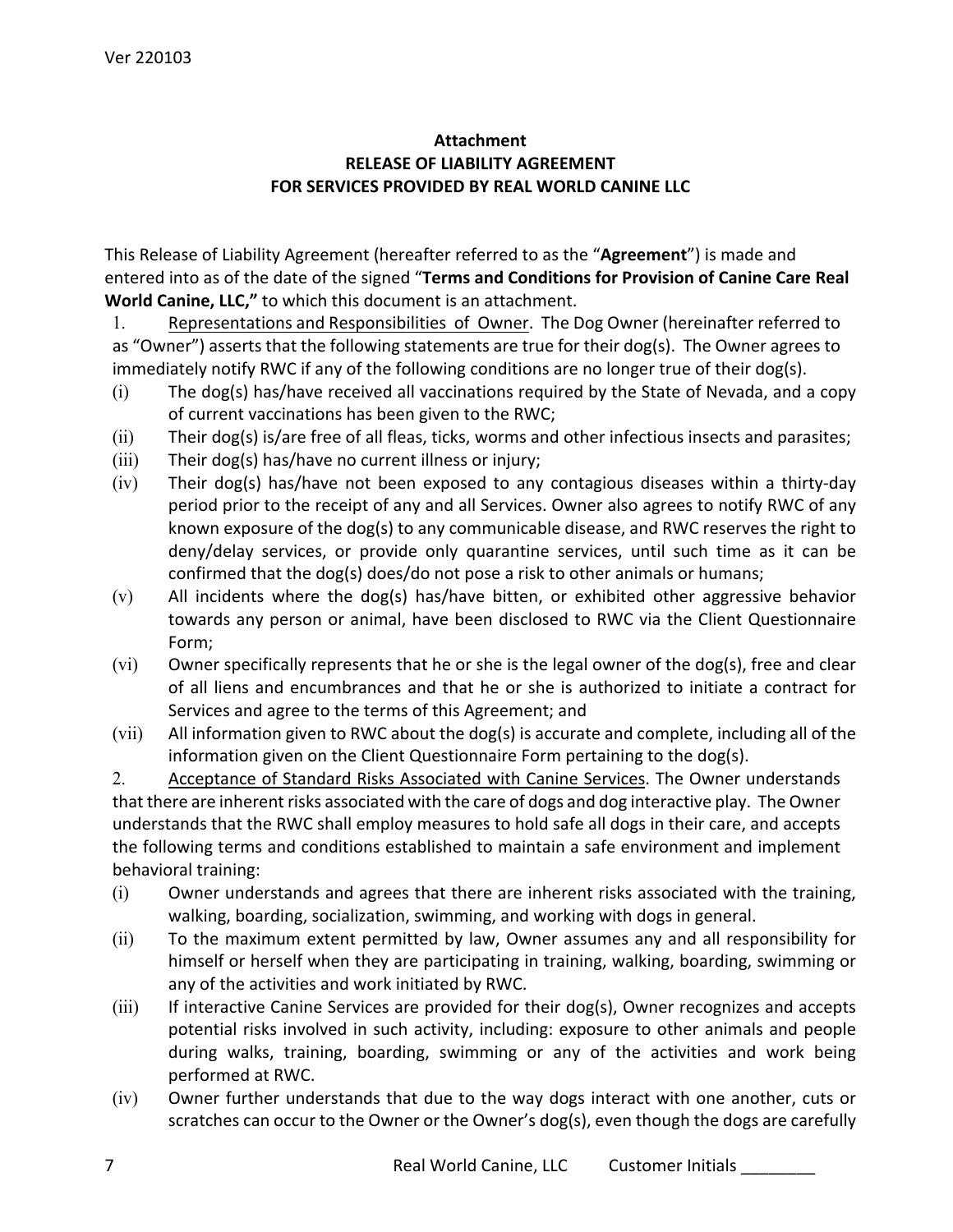supervised. Owner also understands that his or her participation in any of the Services incurs risks such as tripping, falling, getting knocked down and jumped on, bitten, scratched, or suffering more serious injuries such as permanent disfigurement or death.

- $(v)$  If the Owner's dog(s) become ill or injured and requires professional attention, RWC, in its sole and absolute discretion, may engage the services of a veterinarian, administer medicine or give other requisite attention to the animal, and the expenses thereof shall be paid by the Owner. RWC will make every attempt to contact the Owner, or the designated emergency contact, prior to administering such care, except in the case of emergency. RWC shall not be responsible for any damage or injury to the dog resulting from the failure to provide veterinary care or from the acts or omissions of a veterinarian or other person administering care.
- (vi) Owner also understands RWC does not provide any automobile insurance coverage for the transportation of the Owner's dog to any offsite activities. RWC is not responsible for assuring the safety and reliability of such transportation or driver for any offsite activities.

3. Release of Liability and Indemnification. To the maximum extent permitted by law, Owner hereby releases and agrees to hold harmless Real World Canine LLC, and any of its officers, owners, employees, trainers, agents and affiliates (together referred to as RWC) from any and all liability for:

- (i) Any injuries, losses, claims, damages, fines, costs, penalties and expenses (including attorneys' fees), or other misfortunes suffered by the Owner or the Owner's dog(s) while Services are being provided by RWC.
- (ii) Injury or illness suffered by his or her dog while in RWC's care; and further agrees not to initiate any legal proceedings against RWC with respect to such released claims. Without limiting the provisions above, RWC's aggregate liability for failure to perform under this Agreement or any injury or illness to a dog will be limited to the lesser of (i) the cost of service or stay during which the failure, injury or illness occurred, or (ii) \$200.00. In no event will RWC be liable for special, consequential, exemplary or punitive damages, even if advised of their possible existence. Owner shall indemnify, defend and hold RWC harmless from and against any and all losses, liabilities, damages, claims, fines, costs, penalties and expenses (including attorneys' fees) arising from or resulting from (1) any breach of the representations, warranties or covenants contained in this Agreement, or (2) any acts or behavior of the dog while in the care of RWC, including injury to RWC's staff, other animals or damage to facilities.
- (iii) Participation in comprehensive offsite behavioral training, seminars, boot camps and recreational activities as part of its services for its clients' dogs. Participation in offsite training and activities is permitted only with the express permission of the Owner. Owner understands that participation in offsite activities could involve risk of physical injury, illness, property loss or death of the Owner's pet, and despite safety precautions, RWC cannot guarantee the safety thereof, as not all risks can be anticipated, mitigated, and/or prevented. RWC does not provide veterinary, medical, and accident insurance for trip participants, and Owner understands that any veterinary expenses, property loss, or other personal expenditures that result during or from offsite activities, are to be borne by the Owner. Owner also hereby consents, authorizes, and releases from liability RWC offsite trainers, organizers, leaders, and employees to secure any veterinary or medical treatment in the event of an emergency.